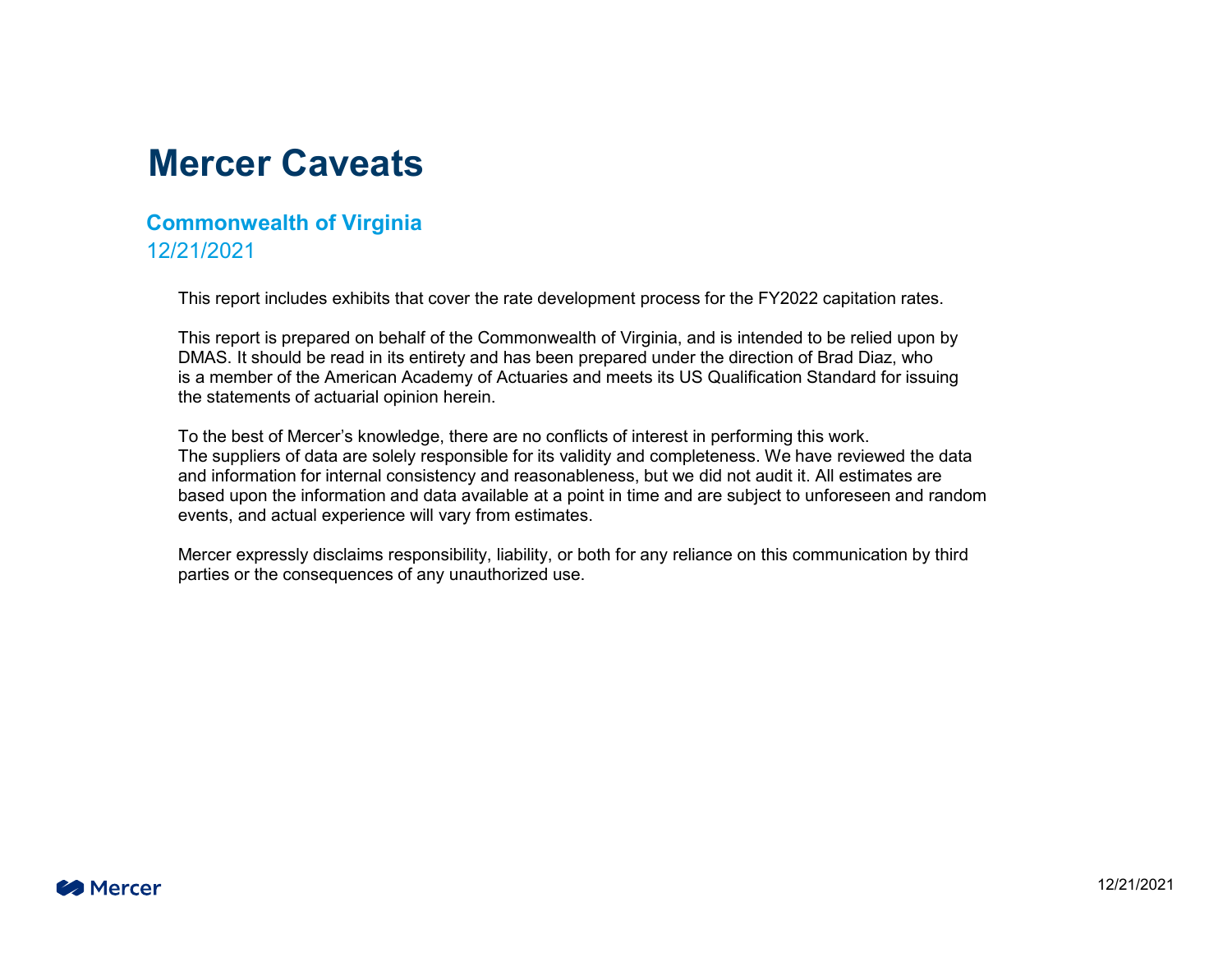$(1/1/22 - 6/30/22)$ 

Final MCO Capitation Rates after CDPS + Rx Risk Adjustment

## **Commonwealth of Virginia** Medallion 4.0

|                        |                                        |                                                            |                                   | FY2022 Updated Rates Effective January 1, 2022 Final MCO Capitation Rates |                             |                                        |                                     |                   |                             |                                        |                                   |                   |                           |                                        |
|------------------------|----------------------------------------|------------------------------------------------------------|-----------------------------------|---------------------------------------------------------------------------|-----------------------------|----------------------------------------|-------------------------------------|-------------------|-----------------------------|----------------------------------------|-----------------------------------|-------------------|---------------------------|----------------------------------------|
|                        |                                        |                                                            |                                   | Aetna                                                                     |                             |                                        |                                     | Anthem            |                             |                                        |                                   | Magellan          |                           |                                        |
| Population             | Region                                 | <b>Rate Cell</b>                                           | <b>Base</b><br>Capitation<br>Rate | <b>Risk Score</b>                                                         | .25% Quality<br>Withhold    | <b>Final MCO</b><br>Capitation<br>Rate | <b>Base</b><br>Capitation<br>Rate   | <b>Risk Score</b> | .25% Quality<br>Withhold    | <b>Final MCO</b><br>Capitation<br>Rate | <b>Base</b><br>Capitation<br>Rate | <b>Risk Score</b> | .25% Quality<br>Withhold  | <b>Final MCO</b><br>Capitation<br>Rate |
| Non-TPL                | Central Virginia                       | LIFC Under 1                                               | 671.40                            | N/A                                                                       | $(8.39)$ \$                 | 663.01                                 | 671.40                              | N/A               | (8.39)                      | 663.01                                 | 671.40                            | N/A               | (8.39)                    | 663.01                                 |
| Non-TPL                | Central Virginia                       | <b>LIFC Child</b>                                          | 240.90                            | 1.0064                                                                    | $(3.03)$ \$                 | 239.42                                 | 240.90                              | 1.0334            | $(3.11)$ \$                 | 245.83                                 | 240.90                            | 1.0452            | (3.15)<br>- \$            | 248.65                                 |
| Non-TPL                | Central Virginia                       | <b>LIFC Adult</b>                                          | 599.88                            | 0.9681                                                                    | (7.26)                      | 573.48                                 | 599.88                              | 1.0311            | $(7.73)$ \$                 | 610.82                                 | 599.88                            | 0.8722            | (6.54)                    | 516.67                                 |
| Non-TPL                | Charlottesville/Wester                 | LIFC Under                                                 | 698.23                            | N/A                                                                       | (8.73)                      | 689.50                                 | 698.23                              | N/A               | $(8.73)$ \$                 | 689.50                                 | 698.23                            | N/A               | (8.73)                    | 689.50                                 |
| Non-TPL                | Charlottesville/Western                | <b>LIFC Child</b>                                          | 248.18                            | 0.9398                                                                    | (2.92)                      | 230.31                                 | 248.18                              | 0.9177            | (2.85)                      | 224.90                                 | 248.18                            | 1.0882            | (3.38)                    | 266.70                                 |
| Non-TPL                | Charlottesville/Western                | <b>LIFC Adult</b>                                          | 576.33                            | 0.8949                                                                    | (6.45)                      | 509.29<br>- \$                         | 576.33                              | 0.9599            | (6.92)                      | 546.33                                 | 576.33                            | 0.9391            | (6.77)                    | 534.49                                 |
| Non-TPL                | Northern/Winchester                    | LIFC Under                                                 | 521.80                            | N/A                                                                       | $(6.52)$ \$                 | 515.27                                 | 521.80                              | N/A               | $(6.52)$ \$                 | $515.27$ \$                            | 521.80                            | N/A               | (6.52)                    | 515.27                                 |
| Non-TPL                | Northern/Winchester                    | <b>LIFC Child</b>                                          | 162.39                            | 0.9508                                                                    | $(1.93)$ \$                 | 152.47                                 | 162.39                              | 1.0624            | $(2.16)$ \$                 | 170.36                                 | 162.39                            | 0.8023            | (1.63)                    | 128.65                                 |
| Non-TPI                | Northern/Winchester                    | <b>LIFC Adult</b>                                          | 451.89                            | 0.9311                                                                    | $(5.26)$ \$                 | 415.50                                 | 451.89                              | 1.0679            | $(6.03)$ \$                 | $476.53$ \$                            | 451.89                            | 0.8947            | (5.05)                    | 399.23                                 |
| Non-TPL                | Roanoke/Alleghany                      | LIFC Under 1                                               | 568.46                            | N/A                                                                       | $(7.11)$ \$                 | 561.35                                 | 568.46                              | N/A               | $(7.11)$ \$                 | 561.35                                 | 568.46                            | N/A               | (7.11)                    | 561.35                                 |
| Non-TPL<br>Non-TPL     | Roanoke/Alleghany<br>Roanoke/Alleghany | <b>LIFC Child</b><br><b>LIFC Adult</b>                     | 241.82<br>614.28                  | 0.9189<br>0.9954                                                          | $(2.78)$ \$<br>(7.64)       | 219.44<br>603.80<br>- \$               | 241.82<br>614.28                    | 0.9716<br>0.9261  | (2.94)<br>$(7.11)$ \$       | 232.01<br>561.78                       | 241.82<br>614.28                  | 0.8218<br>0.8376  | (2.48)<br>(6.43)          | 196.25<br>508.07                       |
| Non-TPL                | Southwest                              | LIFC Under                                                 | 588.71                            | N/A                                                                       | (7.36)                      | 581.35                                 | 588.71                              | N/A               | $(7.36)$ \$                 | 581.35                                 | 588.71                            | N/A               | (7.36)                    | 581.35                                 |
| Non-TPL                | Southwest                              | <b>LIFC Child</b>                                          | 284.12                            | 0.9088                                                                    | (3.23)                      | 254.99<br>୍ଥ ବ                         | 284.12                              | 0.8890            | (3.16)                      | 249.42                                 | 284.12                            | 0.8734            | (3.10)                    | 245.04                                 |
| Non-TPL                | Southwest                              | <b>LIFC Adult</b>                                          | 578.82                            | 0.9423                                                                    | (6.82)                      | 538.63<br>- \$                         | 578.82                              | 0.9811            | $(7.10)$ \$                 | 560.81                                 | 578.82                            | 0.8245            | (5.97)                    | 471.28                                 |
| Non-TPL                | Tidewater                              | LIFC Under                                                 | 745.50                            | N/A                                                                       | $(9.32)$ \$                 | 736.19                                 | 745.50                              | N/A               | $(9.32)$ \$                 | 736.19                                 | 745.50                            | N/A               | (9.32)                    | 736.19                                 |
| Non-TPL                | Tidewater                              | <b>LIFC Child</b>                                          | 223.83                            | 0.8758                                                                    | $(2.45)$ \$                 | 193.59                                 | 223.83                              | 1.0139            | $(2.84)$ \$                 | 224.10                                 | 223.83                            | 0.8448            | (2.36)                    | 186.73                                 |
| Non-TPI                | Tidewater                              | <b>LIFC Adult</b>                                          | 491.72                            | 0.8330                                                                    | $(5.12)$ \$                 | 404.51                                 | 491.72                              | 1.0505            | $(6.46)$ \$<br>- \$         | $510.10$ \$                            | 491.72                            | 0.8470            | (5.21)                    | 411.27                                 |
| Non-TPL                | Statewide                              | <b>Adoption Assistance</b>                                 | 548.39                            | N/A                                                                       | $(6.85)$ \$                 | 541.53                                 | 548.39                              | $N/A$ \$          | $(6.85)$ \$                 |                                        | 548.39                            | N/A               | (6.85)                    | 541.53                                 |
| Non-TPL                | Statewide                              | <b>FAMIS Under 1 &lt;= 150%</b>                            | 574.70                            | N/A                                                                       | $(7.18)$ \$                 | 567.52                                 | 574.70                              | $N/A$ \$          | $(7.18)$ \$                 | 567.52                                 | 574.70                            | N/A               | (7.18)                    | 567.52                                 |
| Non-TPL                | Statewide                              | FAMIS 1 to 5 <= 150%                                       | 175.90                            | N/A                                                                       | (2.20)                      | 173.70                                 | 175.90                              | N/A               | (2.20)                      | 173.70                                 | 175.90                            | N/A               | (2.20)                    | 173.70                                 |
| Non-TPL                | Statewide                              | FAMIS 6 to 14 <= 150%                                      | 178.70                            | N/A                                                                       | (2.23)                      | 176.47                                 | 178.70                              | N/A               | (2.23)                      | 176.47                                 | 178.70                            | N/A               | (2.23)                    | 176.47                                 |
| Non-TPL                | Statewide                              | FAMIS 15 to 18 Female <= 150%                              | 222.61                            | N/A                                                                       | (2.78)                      | 219.83                                 | 222.61                              | N/A               | (2.78)                      | 219.83                                 | 222.61                            | N/A               | (2.78)                    | 219.83                                 |
| Non-TPL                | Statewide                              | FAMIS 15 to 18 Male <= 150%                                | 195.57                            | N/A                                                                       | (2.44)                      | 193.12                                 | 195.57                              | N/A               | (2.44)                      | 193.12                                 | 195.57                            | N/A               | (2.44)                    | 193.12                                 |
| Non-TPL                | Statewide                              | <b>FAMIS Under 1 &gt; 150%</b>                             | 577.05                            | N/A                                                                       | (7.21)                      | 569.84<br>- \$                         | 577.05                              | N/A               | $(7.21)$ \$                 | 569.84                                 | 577.05                            | N/A               | (7.21)                    | 569.84                                 |
| Non-TPL                | Statewide                              | FAMIS 1 to 5 > 150%                                        | 172.23                            | N/A                                                                       | $(2.15)$ \$                 | 170.08                                 | 172.23                              | N/A               | $(2.15)$ \$                 | 170.08                                 | 172.23                            | N/A               | (2.15)                    | 170.08                                 |
| Non-TPL                | Statewide                              | FAMIS 6 to 14 > 150%                                       | 175.31                            | N/A                                                                       | $(2.19)$ \$                 | 173.12                                 | 175.31                              | N/A               | $(2.19)$ \$                 | 173.12                                 | 175.31                            | $N/A$ \$          | (2.19)                    | 173.12                                 |
| Non-TPL<br>Non-TPL     | Statewide<br>Statewide                 | FAMIS 15 to 18 Female > 150%<br>FAMIS 15 to 18 Male > 150% | 215.79<br>194.14                  | N/A<br>N/A                                                                | (2.70)<br>(2.43)            | 213.09<br>191.71                       | 215.79<br>194.14                    | N/A<br>N/A        | (2.70)<br>(2.43)            | 213.09<br>191.71                       | 215.79<br>194.14                  | N/A<br>N/A        | (2.70)<br>(2.43)          | 213.09<br>191.71                       |
| Non-TPI                | Statewide                              | <b>FAMIS MOMS</b>                                          | 434.37                            | N/A                                                                       | (5.43)                      | 428.94                                 | 434.37                              | N/A               | (5.43)                      | 428.94                                 | 434.37                            | N/A               | (5.43)                    | 428.94                                 |
| Major TPL              | <b>Central Virginia</b>                | <b>LIFC Under</b>                                          | 225.36                            | N/A                                                                       | (2.82)                      | 222.54                                 | 225.36                              | N/A               | (2.82)                      | 222.54                                 | 225.36                            | N/A               | (2.82)                    | 222.54                                 |
| Major TPL              | Central Virginia                       | <b>LIFC Child</b>                                          | 116.90                            | N/A                                                                       | (1.46)                      | 115.43<br>- \$                         | 116.90                              | N/A               | (1.46)                      | 115.43                                 | 116.90                            | N/A               | (1.46)                    | 115.43                                 |
| Major TPL              | Central Virginia                       | <b>LIFC Adult</b>                                          | 166.81                            | N/A                                                                       | (2.09)                      | 164.72                                 | 166.81                              | N/A               | (2.09)                      | 164.72                                 | 166.81                            | N/A               | (2.09)                    | 164.72                                 |
| Major TPL              | Charlottesville/Westerr                | <b>LIFC Under</b>                                          | 234.27                            | N/A                                                                       | $(2.93)$ \$                 | 231.34                                 | 234.27                              | N/A               | $(2.93)$ \$                 | 231.34                                 | 234.27                            | N/A               | (2.93)                    | 231.34                                 |
| Major TPL              | Charlottesville/Westerr                | <b>LIFC Child</b>                                          | 120.38                            | N/A                                                                       | $(1.50)$ \$                 | 118.88                                 | 120.38                              | N/A               | $(1.50)$ \$                 | 118.88                                 | 120.38                            | N/A               | (1.50)                    | 118.88                                 |
| Major TPL              | Charlottesville/Wester                 | <b>LIFC Adult</b>                                          | 164.55                            | N/A                                                                       | $(2.06)$ \$                 | 162.49                                 | 164.55                              | N/A               | $(2.06)$ \$                 | 162.49                                 | 164.55                            | N/A               | (2.06)                    | 162.49                                 |
| Major TPL              | Northern/Winchester                    | LIFC Under                                                 | 178.01                            | N/A                                                                       | (2.23)                      | 175.78                                 | 178.01                              | N/A               | (2.23)                      | 175.78                                 | 178.01                            | N/A               | (2.23)                    | 175.78                                 |
| Major TPL              | Northern/Winchester                    | <b>LIFC Child</b>                                          | 71.98                             | N/A                                                                       | (0.90)                      | 71.08                                  | 71.98                               | N/A               | (0.90)                      | 71.08                                  | 71.98                             | N/A               | (0.90)                    | 71.08                                  |
| Major TPL              | Northern/Winchester                    | <b>LIFC Adult</b>                                          | 133.64                            | N/A                                                                       | (1.67)                      | 131.97                                 | 133.64                              | N/A               | (1.67)                      | 131.97                                 | 133.64                            | N/A               | (1.67)                    | 131.97                                 |
| Major TPL              | Roanoke/Alleghany                      | LIFC Under                                                 | 195.23                            | N/A                                                                       | (2.44)                      | 192.79                                 | 195.23                              | N/A               | (2.44)                      | 192.79                                 | 195.23                            | N/A               | (2.44)                    | 192.79                                 |
| Major TPL              | Roanoke/Alleghany                      | <b>LIFC Child</b>                                          | 117.33                            | N/A                                                                       | (1.47)                      | 115.86                                 | 117.33                              | N/A               | (1.47)                      | 115.86                                 | 117.33                            | N/A               | (1.47)                    | 115.86                                 |
| <b>Major TPL</b>       | Roanoke/Alleghany                      | <b>LIFC Adult</b>                                          | 175.29                            | N/A                                                                       | (2.19)                      | 173.10                                 | 175.29                              | N/A               | $(2.19)$ \$                 | 173.10                                 | 175.29                            | N/A               | (2.19)                    | 173.10                                 |
| Major TPL<br>Major TPL | <b>Southwest</b><br>lSouthwest         | <b>LIFC Under</b><br><b>LIFC Child</b>                     | 210.47<br>139.39                  | N/A<br>N/A                                                                | $(2.63)$ \$<br>$(1.74)$ \$  | 207.84<br>137.64                       | 210.47<br>139.39                    | N/A<br>N/A        | $(2.63)$ \$<br>$(1.74)$ \$  | 207.84<br>137.64                       | 210.47<br>139.39                  | N/A<br>N/A        | (2.63)<br>(1.74)          | 207.84<br>137.64                       |
| <b>Major TPL</b>       | Southwest                              | <b>LIFC Adult</b>                                          | 168.97                            | N/A                                                                       | $(2.11)$ \$                 | 166.85                                 | 168.97                              | N/A               | $(2.11)$ \$                 | 166.85                                 | 168.97                            | N/A               | (2.11)                    | 166.85                                 |
| Major TPL              | Tidewater                              | LIFC Under                                                 | 247.91                            | N/A                                                                       | $(3.10)$ \$                 | 244.81                                 | 247.91                              | N/A               | $(3.10)$ \$                 | 244.81                                 | 247.91                            | N/A               | (3.10)                    | 244.81                                 |
| Major TPL              | Tidewater                              | <b>LIFC Child</b>                                          | 106.48                            | N/A                                                                       | (1.33)                      | 105.15                                 | 106.48                              | N/A               | (1.33)                      | 105.15                                 | 106.48                            | N/A               | (1.33)                    | 105.15                                 |
| <b>Major TPL</b>       | Tidewater                              | <b>LIFC Adult</b>                                          | 143.37                            | N/A                                                                       | (1.79)                      | 141.58                                 | 143.37                              | N/A               | (1.79)                      | 141.58                                 | 143.37                            | N/A               | (1.79)                    | 141.58                                 |
| Major TPL              | Statewide                              | <b>Adoption Assistance</b>                                 | 206.52                            | N/A                                                                       | (2.58)                      | 203.94                                 | 206.52                              | N/A               | (2.58)                      | 203.94                                 | 206.52                            | N/A               | (2.58)                    | 203.94                                 |
| Major TPL              | Statewide                              | FAMIS Under 1 <= 150%                                      | 194.04                            | N/A                                                                       | (2.43)                      | 191.61                                 | 194.04                              | N/A               | (2.43)                      | 191.61                                 | 194.04                            | N/A               | (2.43)                    | 191.61                                 |
| Major TPL              | Statewide                              | FAMIS 1 to $5 \le 150\%$                                   | 77.84                             | N/A                                                                       | (0.97)                      | 76.86                                  | 77.84                               | N/A               | (0.97)                      | 76.86                                  | 77.84                             | N/A               | (0.97)                    | 76.86                                  |
| Major TPL              | Statewide                              | FAMIS 6 to 14 <= 150%                                      | 82.43                             | N/A                                                                       | $(1.03)$ \$                 | 81.40                                  | 82.43                               | N/A               | $(1.03)$ \$                 | 81.40                                  | 82.43                             | N/A               | (1.03)                    | 81.40                                  |
| Major TPL              | Statewide                              | FAMIS 15 to 18 Female <= 150%                              | 90.86                             | N/A                                                                       | $(1.14)$ \$                 | 89.72                                  | 90.86                               | N/A               | $(1.14)$ \$                 | 89.72                                  | 90.86                             | N/A               | (1.14)                    | 89.72                                  |
| <b>Major TPL</b>       | Statewide                              | FAMIS 15 to 18 Male <= 150%                                | 81.16                             | N/A                                                                       | $(1.01)$ \$                 | 80.15                                  | 81.16                               | N/A               | $(1.01)$ \$                 | 80.15                                  | 81.16                             | N/A               | (1.01)                    | 80.15                                  |
| Major TPL              | Statewide                              | <b>FAMIS Under 1 &gt; 150%</b>                             | 194.78                            | N/A                                                                       | $(2.43)$ \$                 | 192.34                                 | 194.78                              | N/A               | (2.43)                      | 192.34                                 | 194.78                            | N/A               | (2.43)                    | 192.34                                 |
| Major TPL              | Statewide                              | FAMIS 1 to 5 > 150%                                        | 76.69                             | N/A                                                                       | (0.96)                      | 75.73                                  | 76.69                               | N/A               | (0.96)                      | 75.73                                  | 76.69                             | N/A               | (0.96)                    | 75.73                                  |
| Major TPL              | Statewide                              | FAMIS 6 to 14 > 150%                                       | 81.48                             | N/A                                                                       | (1.02)                      | 80.46                                  | 81.48                               | N/A               | $(1.02)$ \$                 | 80.46                                  | 81.48                             | N/A               | (1.02)                    | 80.46                                  |
| Major TPL              | Statewide                              | FAMIS 15 to 18 Female > 150%                               | 88.36                             | N/A                                                                       | $(1.10)$ \$                 | 87.26                                  | 88.36                               | N/A               | $(1.10)$ \$<br>IS-          | 87.26                                  | 88.36<br>IS.                      | N/A               | (1.10)                    | 87.26                                  |
| Major TPL              | Statewide<br>Statewide                 | FAMIS 15 to 18 Male > 150%<br><b>FAMIS MOMS</b>            | 81.01<br>129.60                   | N/A                                                                       | (1.01)                      | 80.00<br>- \$<br>127.98                | 81.01                               | N/A               | $(1.01)$ \$                 | 80.00<br>127.98                        | 81.01<br>129.60                   | N/A               | (1.01)                    | 80.00                                  |
| Major TPL<br>Blended   | Statewide                              | <b>Foster Care</b>                                         | 860.84                            | N/A<br>N/A                                                                | $(1.62)$ \$<br>$(10.76)$ \$ | $850.08$ \$                            | 129.60<br>860.84                    | N/A<br>$N/A$ \$   | $(1.62)$ \$<br>$(10.76)$ \$ | $850.08$ \$                            | l Si<br>860.84                    | N/A<br>N/A        | (1.62)<br>(10.76)<br>- \$ | 127.98<br>850.08                       |
| Blended                | Statewide                              | <b>Maternity Kick</b>                                      | \$7,637.84                        | $N/A$ \$                                                                  |                             |                                        | $(95.47)$ \$ 7,542.37 \ \$ 7,637.84 | $N/A$ \$          | $(95.47)$ \$                |                                        | 7,542.37 \$7,637.84               | $N/A$ \$          | $(95.47)$ \$              | 7,542.37                               |
|                        |                                        |                                                            |                                   |                                                                           |                             |                                        |                                     |                   |                             |                                        |                                   |                   |                           |                                        |

**Note:**

1. The risk scores are based on an October 2021 enrollment snapshot.

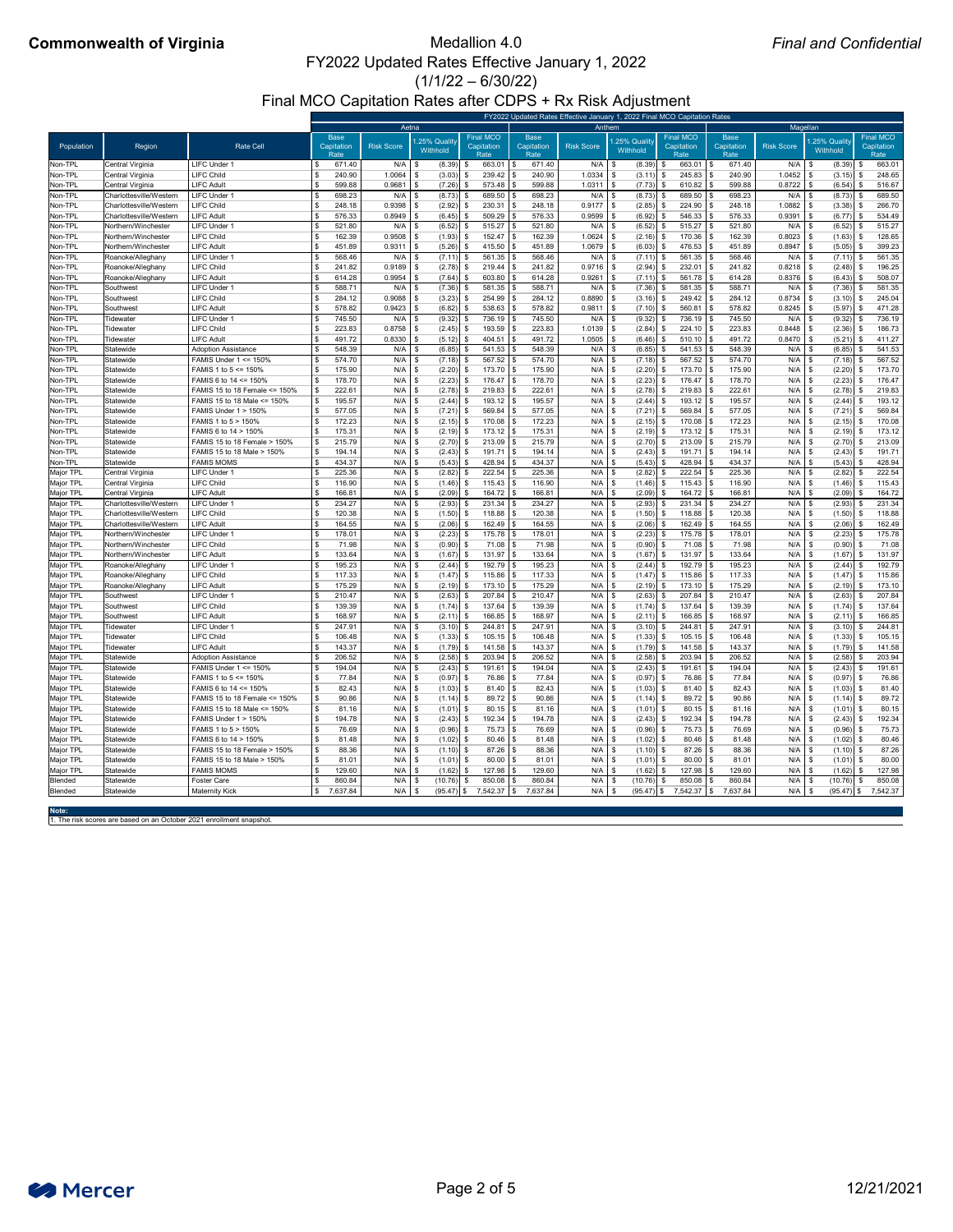$(1/1/22 - 6/30/22)$ 

Final MCO Capitation Rates after CDPS + Rx Risk Adjustment

## **Commonwealth of Virginia** Medallion 4.0

**Note:**

1. The risk scores are based on an October 2021 enrollment snapshot.



|                  |                         |                                 | FY2022 Updated Rates Effective January 1, 2022 Final MCO Capitation Rates |                   |                          |                                        |                                   |                   |                          |                                        |                                   |                   |                          |                                        |  |
|------------------|-------------------------|---------------------------------|---------------------------------------------------------------------------|-------------------|--------------------------|----------------------------------------|-----------------------------------|-------------------|--------------------------|----------------------------------------|-----------------------------------|-------------------|--------------------------|----------------------------------------|--|
|                  |                         |                                 |                                                                           | Optima            |                          |                                        |                                   | United            |                          |                                        |                                   |                   | <b>VA Premier</b>        |                                        |  |
| Population       | Region                  | <b>Rate Cell</b>                | <b>Base</b><br>Capitation<br>Rate                                         | <b>Risk Score</b> | .25% Quality<br>Withhold | <b>Final MCO</b><br>Capitation<br>Rate | <b>Base</b><br>Capitation<br>Rate | <b>Risk Score</b> | .25% Quality<br>Withhold | <b>Final MCO</b><br>Capitation<br>Rate | <b>Base</b><br>Capitation<br>Rate | <b>Risk Score</b> | .25% Quality<br>Withhold | <b>Final MCO</b><br>Capitation<br>Rate |  |
| Non-TPL          | Central Virginia        | <b>LIFC Under 1</b>             | 671.40                                                                    | N/A               | \$<br>(8.39)             | $663.01$ \ \$<br>\$                    | 671.40                            | N/A               | (8.39)<br>- \$           | $663.01$ \ \$                          | 671.40                            | N/A               | (8.39)<br>- \$           | 663.01                                 |  |
| Non-TPL          | Central Virginia        | <b>LIFC Child</b>               | 240.90<br>\$                                                              | 0.9738            | (2.93)<br>\$             | $231.66$ \$<br>-\$                     | 240.90                            | $0.9915$ \$       | (2.99)                   | 235.88                                 | 240.90                            | 0.9537            | (2.87)<br>- \$           | 226.88                                 |  |
| Non-TPL          | Central Virginia        | <b>LIFC Adult</b>               | 599.88                                                                    | 1.0248            | (7.68)<br>- \$           | $607.08$ \$<br>- \$                    | 599.88                            | 0.9161            | (6.87)<br>- \$           | 542.67                                 | 599.88                            | 1.0233            | (7.67)<br>- \$           | 606.20                                 |  |
| Non-TPL          | Charlottesville/Western | <b>LIFC Under 1</b>             | 698.23                                                                    | N/A               | (8.73)<br>\$             | 689.50 $\frac{1}{3}$                   | 698.23                            | N/A               | (8.73)<br>- \$           | 689.50                                 | 698.23                            | N/A               | (8.73)<br>- \$           | 689.50                                 |  |
| Non-TPL          | Charlottesville/Western | <b>LIFC Child</b>               | \$<br>248.18                                                              | 0.9963            | $(3.09)$ \$<br>- \$      | $244.17$ \ \$                          | 248.18                            | 0.9716            | (3.01)<br>- \$           | 238.11                                 | 248.18                            | 1.0463            | (3.25)<br>- \$           | 256.42                                 |  |
| Non-TPL          | Charlottesville/Western | <b>LIFC Adult</b>               | 576.33                                                                    | 1.0123            | $(7.29)$ \$<br>\$        | $576.16$ \$                            | 576.33                            | 0.8440            | (6.08)<br>- \$           | 480.35                                 | 576.33                            | 1.0914            | (7.86)<br>- \$           | 621.13                                 |  |
| Non-TPL          | Northern/Winchester     | <b>LIFC Under 1</b>             | 521.80                                                                    | N/A               | $(6.52)$ \$<br>\$        | $515.27$ \$                            | 521.80                            | N/A               | $(6.52)$ \$<br>- \$      | 515.27                                 | 521.80                            | $N/A$ \$          | (6.52)                   | 515.27<br>\$.                          |  |
| Non-TPL          | Northern/Winchester     | <b>LIFC Child</b>               | 162.39                                                                    | 0.9045            | - \$<br>(1.84)           | $145.04$ \$<br>- \$                    | 162.39                            | $0.8758$ \ \$     | (1.78)                   | 140.45                                 | 162.39                            | 1.0592            | (2.15)<br>- \$           | 169.85<br>\$.                          |  |
| Non-TPL          | Northern/Winchester     | <b>LIFC Adult</b>               | 451.89<br>-\$                                                             | 0.8838            | \$<br>$(4.99)$ \$        | $394.38$ \$                            | 451.89                            | $0.9570$ \$       | $(5.41)$ \$              | 427.05                                 | 451.89                            | 0.9903            | (5.59)<br>- \$           | 441.91                                 |  |
| Non-TPL          | Roanoke/Alleghany       | LIFC Under 1                    | 568.46                                                                    | N/A               | \$<br>$(7.11)$ \$        | $561.35$ \$                            | 568.46                            | N/A               | - \$<br>$(7.11)$ \$      | 561.35                                 | 568.46                            | N/A               | (7.11)<br>- \$           | 561.35                                 |  |
| Non-TPL          | Roanoke/Alleghany       | <b>LIFC Child</b>               | 241.82                                                                    | 0.9438            | $(2.85)$ \$<br>- \$      | $225.38$ \$                            | 241.82                            | 0.8520            | $(2.58)$ \$<br>- \$      | 203.45                                 | 241.82                            | 1.1340            | (3.43)<br>- \$           | 270.79                                 |  |
| Non-TPL          | Roanoke/Alleghany       | <b>LIFC Adult</b>               | 614.28                                                                    | 0.9843            | (7.56)<br>- \$           | $597.09$ \$<br>- \$                    | 614.28                            | 0.8778            | (6.74)<br>- \$           | 532.48                                 | 614.28                            | 1.1249            | (8.64)<br>- \$           | 682.39                                 |  |
| Non-TPL          | Southwest               | <b>LIFC Under 1</b>             | \$<br>588.71                                                              | N/A               | \$<br>(7.36)             | $581.35$ \$                            | 588.71                            | N/A               | (7.36)<br>- \$           | 581.35                                 | 588.71                            | N/A               | (7.36)<br>- \$           | 581.35                                 |  |
| Non-TPL          | Southwest               | <b>LIFC Child</b>               | 284.12<br>\$                                                              | 0.8932            | $(3.17)$ \$<br>- \$      | $250.60$ \$                            | 284.12                            | 0.8890            | (3.16)<br>- \$           | 249.42                                 | 284.12                            | 1.1608            | (4.12)<br>- \$           | 325.69                                 |  |
| Non-TPL          | Southwest               | <b>LIFC Adult</b>               | 578.82<br>\$                                                              | 0.9518            | \$<br>$(6.89)$ \$        | $544.03$ \$                            | 578.82                            | $0.9126$ \$       | (6.60)                   | 521.61                                 | 578.82                            | 1.1180            | (8.09)<br>- \$           | 639.05                                 |  |
| Non-TPL          | Tidewater               | <b>LIFC Under 1</b>             | 745.50                                                                    | N/A               | $(9.32)$ \$<br>- \$      | $736.19$ \$                            | 745.50                            | N/A               | (9.32)<br>- \$           | $736.19$ \$                            | 745.50                            | N/A               | (9.32)<br>- \$           | 736.19                                 |  |
| Non-TPL          | Tidewater               | <b>LIFC Child</b>               | 223.83                                                                    | 1.1017            | - \$<br>(3.08)           | $243.52$ \$<br>- S                     | 223.83                            | 0.5324            | (1.49)<br>- \$           | $117.67$ \ \$                          | 223.83                            | 0.8781            | - \$<br>(2.46)           | 194.08                                 |  |
| Non-TPL          | Tidewater               | <b>LIFC Adult</b>               | \$<br>491.72                                                              | 1.0954            | (6.73)<br>\$             | $531.89$ \$<br>\$                      | 491.72                            | 0.7449            | $(4.58)$ \$<br>- \$      | 361.69                                 | 491.72<br>S                       | 0.8640            | (5.31)<br>- \$           | 419.54                                 |  |
| Non-TPL          | Statewide               | <b>Adoption Assistance</b>      | 548.39                                                                    | N/A               | \$<br>(6.85)             | $541.53$ \$<br>- \$                    | 548.39                            | $N/A$ \$          | (6.85)                   | 541.53                                 | 548.39                            | N/A               | (6.85)<br>- \$           | 541.53                                 |  |
| Non-TPL          | Statewide               | FAMIS Under 1 <= 150%           | 574.70                                                                    | N/A               | \$<br>(7.18)             | $567.52$ \$<br>\$                      | 574.70                            | $N/A$ \$          | (7.18)                   | 567.52                                 | 574.70                            | N/A               | (7.18)<br>- \$           | 567.52                                 |  |
| Non-TPL          | Statewide               | FAMIS 1 to $5 \le 150\%$        | 175.90                                                                    | N/A               | (2.20)<br>- \$           | $173.70$ \$                            | 175.90                            | N/A               | (2.20)<br>- \$           | 173.70                                 | 175.90                            | N/A               | (2.20)<br>- \$           | 173.70                                 |  |
| Non-TPL          | Statewide               | FAMIS 6 to 14 <= 150%           | 178.70                                                                    | N/A               | (2.23)<br>-\$            | $176.47$ \$                            | 178.70                            | N/A               | (2.23)<br>-\$            | 176.47                                 | 178.70                            | N/A               | (2.23)<br>- \$           | 176.47                                 |  |
| Non-TPL          | Statewide               | FAMIS 15 to 18 Female <= 150%   | 222.61<br>-\$                                                             | N/A               | \$<br>$(2.78)$ \$        | $219.83$ \$                            | 222.61                            | N/A               | (2.78)<br>\$             | 219.83                                 | 222.61                            | N/A               | (2.78)<br>- \$           | 219.83                                 |  |
| Non-TPL          | Statewide               | FAMIS 15 to 18 Male <= 150%     | 195.57<br>-\$                                                             | N/A               | \$<br>(2.44)             | $193.12$ \$<br>-\$                     | 195.57                            | N/A               | (2.44)<br>\$             | 193.12                                 | 195.57                            | N/A               | -\$<br>(2.44)            | 193.12                                 |  |
| Non-TPL          | Statewide               | <b>FAMIS Under 1 &gt; 150%</b>  | 577.05                                                                    | N/A               | \$<br>$(7.21)$ \$        | $569.84$ \ \$                          | 577.05                            | N/A               | -\$<br>(7.21)            | 569.84                                 | 577.05                            | N/A               | - \$<br>(7.21)           | 569.84<br>-S                           |  |
| Non-TPL          | Statewide               | FAMIS 1 to 5 > 150%             | 172.23<br>\$                                                              | N/A               | \$<br>$(2.15)$ \$        | $170.08$ \$                            | 172.23                            | N/A               | $(2.15)$ \$<br>-\$       | 170.08                                 | 172.23<br>- \$                    | N/A               | \$<br>(2.15)             | 170.08<br>\$                           |  |
| Non-TPL          | Statewide               | FAMIS 6 to 14 > 150%            | 175.31                                                                    | N/A               | -\$<br>(2.19)            | $173.12$ \ \$<br>-\$                   | 175.31                            | N/A               | $(2.19)$ \$<br>- \$      | $173.12$ \\$                           | 175.31                            | N/A               | (2.19)<br>- \$           | 173.12<br>\$.                          |  |
| Non-TPL          | Statewide               | FAMIS 15 to 18 Female > 150%    | 215.79<br>- \$                                                            | N/A               | \$<br>(2.70)             | $213.09$ \$<br>- \$                    | 215.79                            | N/A               | (2.70)<br>-\$            | 213.09                                 | 215.79                            | N/A               | (2.70)<br>- \$           | 213.09                                 |  |
| Non-TPL          | Statewide               | FAMIS 15 to 18 Male > 150%      | 194.14                                                                    | N/A               | \$<br>(2.43)             | 191.71                                 | 194.14<br>1 S                     | N/A               | (2.43)<br>- \$           | 191.71                                 | 194.14                            | N/A               | (2.43)<br>- \$           | 191.71                                 |  |
| Non-TPL          | Statewide               | <b>FAMIS MOMS</b>               | 434.37                                                                    | N/A               | (5.43)<br>- \$           | 428.94<br>- \$                         | 434.37                            | N/A               | (5.43)<br>- \$           | 428.94                                 | 434.37                            | N/A               | - \$<br>(5.43)           | 428.94                                 |  |
| Major TPL        | Central Virginia        | LIFC Under 1                    | 225.36                                                                    | N/A               | (2.82)<br>-\$            | 222.54                                 | 225.36                            | N/A               | (2.82)<br>-\$            | 222.54                                 | 225.36                            | N/A               | (2.82)<br>- \$           | 222.54                                 |  |
| Major TPL        | Central Virginia        | <b>LIFC Child</b>               | 116.90                                                                    | N/A               | -\$<br>$(1.46)$ \$       | $115.43$ \ \$                          | 116.90                            | N/A               | (1.46)<br>- \$           | 115.43                                 | 116.90                            | N/A               | (1.46)<br>- \$           | 115.43                                 |  |
| Major TPL        | Central Virginia        | <b>LIFC Adult</b>               | 166.81                                                                    | N/A               | -\$<br>(2.09)            | $164.72$ \ \$                          | 166.81                            | N/A               | (2.09)<br>-\$            | $164.72$ \ \$                          | 166.81                            | N/A               | - \$<br>(2.09)           | 164.72                                 |  |
| Major TPL        | Charlottesville/Western | <b>LIFC Under 1</b>             | 234.27                                                                    | N/A               | (2.93)<br>\$             | $231.34$ \$<br>-\$                     | 234.27                            | N/A               | (2.93)<br>- \$           | 231.34                                 | 234.27                            | N/A               | (2.93)<br>- \$           | 231.34                                 |  |
| Major TPL        | Charlottesville/Western | <b>LIFC Child</b>               | 120.38                                                                    | N/A               | \$<br>(1.50)             | $118.88$ \ \$<br>- \$                  | 120.38                            | N/A               | (1.50)<br>- \$           | 118.88                                 | 120.38                            | N/A               | - \$<br>(1.50)           | 118.88                                 |  |
| Major TPL        | Charlottesville/Western | <b>LIFC Adult</b>               | 164.55                                                                    | N/A               | \$<br>$(2.06)$ \$        | $162.49$ \ \$                          | 164.55                            | N/A               | $(2.06)$ \$<br>- \$      | 162.49                                 | 164.55<br>- \$                    | N/A               | (2.06)<br>- \$           | 162.49                                 |  |
| Major TPL        | Northern/Winchester     | <b>LIFC Under 1</b>             | 178.01                                                                    | N/A               | \$<br>(2.23)             | $175.78$ \$                            | 178.01                            | N/A               | (2.23)<br>- \$           | 175.78                                 | 178.01                            | N/A               | (2.23)<br>- \$           | 175.78                                 |  |
| Major TPL        | Northern/Winchester     | <b>LIFC Child</b>               | 71.98                                                                     | N/A               | $(0.90)$ \$<br>\$        |                                        | 71.98                             | N/A               | (0.90)<br>- \$           | 71.08                                  | 71.98                             | N/A               | (0.90)<br>- \$           | 71.08                                  |  |
| Major TPL        | Northern/Winchester     | <b>LIFC Adult</b>               | 133.64                                                                    | N/A               | \$<br>(1.67)             | $131.97$   \$<br>- \$                  | 133.64                            | N/A               | (1.67)<br>- \$           | 131.97                                 | 133.64                            | N/A               | (1.67)<br>- \$           | 131.97                                 |  |
| Major TPL        | Roanoke/Alleghany       | LIFC Under 1                    | 195.23                                                                    | N/A               | \$<br>(2.44)             | $192.79$ \$                            | 195.23                            | N/A               | $\sqrt{3}$<br>(2.44)     | 192.79                                 | 195.23                            | N/A               | (2.44)<br>- \$           | 192.79                                 |  |
| Major TPL        | Roanoke/Alleghany       | <b>LIFC Child</b>               | 117.33                                                                    | N/A               | - \$<br>$(1.47)$ \$      | $115.86$ \ \$                          | 117.33                            | N/A               | (1.47)<br>- \$           | 115.86                                 | 117.33                            | N/A               | (1.47)<br>- \$           | 115.86                                 |  |
| Major TPL        | Roanoke/Alleghany       | <b>LIFC Adult</b>               | 175.29                                                                    | N/A               | \$<br>(2.19)             | $173.10$ \\$<br>- \$                   | 175.29                            | N/A               | (2.19)<br>-\$            | 173.10                                 | 175.29                            | N/A               | - \$<br>(2.19)           | 173.10                                 |  |
| Major TPL        | Southwest               | <b>LIFC Under 1</b>             | 210.47                                                                    | N/A               | (2.63)<br>-\$            | - \$                                   | 210.47                            | N/A               | (2.63)<br>- \$           | 207.84                                 | 210.47                            | N/A               | (2.63)<br>- \$           | 207.84                                 |  |
| Major TPL        | Southwest               | <b>LIFC Child</b>               | 139.39                                                                    | N/A               | \$<br>(1.74)             | $137.64$ \ \$<br>- \$                  | 139.39                            | N/A               | (1.74)<br>- \$           | 137.64                                 | 139.39                            | N/A               | - \$<br>(1.74)           | 137.64                                 |  |
| Major TPL        | Southwest               | <b>LIFC Adult</b>               | 168.97<br>-\$                                                             | N/A               | \$<br>$(2.11)$ \$        | $166.85$ \$                            | 168.97                            | N/A               | $(2.11)$ \$<br>- \$      | 166.85                                 | 168.97                            | N/A               | (2.11)<br>- \$           | 166.85                                 |  |
| Major TPL        | Tidewater               | <b>LIFC Under 1</b>             | 247.91                                                                    | N/A               | \$<br>(3.10)             | $244.81$ \\$                           | 247.91                            | N/A               | - \$<br>(3.10)           | 244.81                                 | 247.91                            | N/A               | (3.10)<br>- \$           | 244.81                                 |  |
| Major TPL        | Tidewater               | <b>LIFC Child</b>               | 106.48                                                                    | N/A               | \$<br>(1.33)             | $105.15$ \$<br>- \$                    | 106.48                            | N/A               | $(1.33)$ \$<br>- \$      | 105.15                                 | 106.48                            | N/A               | (1.33)<br>- \$           | 105.15                                 |  |
| Major TPL        | Tidewater               | <b>LIFC Adult</b>               | 143.37                                                                    | N/A               | \$<br>(1.79)             | - \$                                   | 143.37                            | N/A               | (1.79)<br>- \$           | 141.58                                 | 143.37                            | N/A               | (1.79)<br>- \$           | 141.58                                 |  |
| Major TPL        | Statewide               | <b>Adoption Assistance</b>      | 206.52                                                                    | N/A               | \$<br>(2.58)             | 203.94                                 | 206.52                            | N/A               | (2.58)<br>- \$           | 203.94                                 | 206.52                            | N/A               | (2.58)<br>- \$           | 203.94                                 |  |
| Major TPL        | Statewide               | <b>FAMIS Under 1 &lt;= 150%</b> | 194.04                                                                    | N/A               | $(2.43)$ \$<br>\$        | $191.61$ \ \$                          | 194.04                            | N/A               | (2.43)<br>- \$           | $191.61$ \$                            | 194.04                            | N/A               | (2.43)<br>- \$           | 191.61                                 |  |
| Major TPL        | Statewide               | FAMIS 1 to $5 \le 150\%$        | 77.84                                                                     | N/A               | \$<br>$(0.97)$ \$        | 76.86   \$                             | 77.84                             | N/A               | $(0.97)$ \$<br>- \$      | 76.86                                  | 77.84                             | N/A               | - \$<br>(0.97)           | 76.86<br>\$.                           |  |
| Major TPL        | Statewide               | FAMIS 6 to 14 <= 150%           | 82.43                                                                     | N/A               | \$<br>$(1.03)$ \$        | $81.40$ \ \$                           | 82.43                             | N/A               | $(1.03)$ \$<br>- \$      | 81.40                                  | 82.43                             | N/A               | - \$<br>(1.03)           | 81.40<br>-\$                           |  |
| Major TPL        | Statewide               | FAMIS 15 to 18 Female <= 150%   | 90.86<br>- \$                                                             | N/A               | \$<br>$(1.14)$ \$        | $89.72$ \$                             | 90.86                             | N/A               | - \$<br>(1.14)           | 89.72                                  | 90.86                             | N/A               | - \$<br>(1.14)           | 89.72<br>\$.                           |  |
| Major TPL        | Statewide               | FAMIS 15 to 18 Male <= 150%     | 81.16                                                                     | N/A               | - \$<br>$(1.01)$ \$      | $80.15$ \$                             | 81.16                             | N/A               | $(1.01)$ \$<br>-\$       | 80.15                                  | 81.16                             | N/A               | (1.01)<br>- \$           | 80.15<br>S                             |  |
| Major TPL        | Statewide               | <b>FAMIS Under 1 &gt; 150%</b>  | 194.78                                                                    | N/A               | - \$<br>$(2.43)$ \$      | $192.34$ \ \$                          | 194.78                            | N/A               | (2.43)<br>- \$           | 192.34                                 | 194.78                            | N/A               | (2.43)<br>- \$           | 192.34                                 |  |
| Major TPL        | Statewide               | FAMIS 1 to 5 > 150%             | 76.69                                                                     | N/A               | $(0.96)$ \$              | $75.73$ \$                             | 76.69                             | N/A               | (0.96)                   | 75.73                                  | 76.69                             | N/A               | (0.96)<br>- \$           | 75.73                                  |  |
| <b>Major TPL</b> | Statewide               | FAMIS 6 to 14 > 150%            | 81.48                                                                     | N/A               | $(1.02)$ \$<br>- \$      |                                        | 81.48                             | N/A               | - \$<br>$(1.02)$ \$      | 80.46                                  | 81.48                             | N/A               | (1.02)<br>- \$           | 80.46<br>-\$                           |  |
| Major TPL        | Statewide               | FAMIS 15 to 18 Female > 150%    | \$<br>88.36                                                               | N/A               | \$<br>$(1.10)$ \$        | $87.26$ \$                             | 88.36                             | $N/A$ \$          | $(1.10)$ \$              | 87.26                                  | 88.36<br>$5^{\circ}$              | N/A               | $(1.10)$ \$<br>- \$      | 87.26                                  |  |
| Major TPL        | Statewide               | FAMIS 15 to 18 Male > 150%      | 81.01<br>-\$                                                              | N/A               | - \$<br>$(1.01)$ \$      | $80.00$ \ \$                           | 81.01                             | $N/A$ \$          | $(1.01)$ \$              | $80.00$ \$                             | 81.01                             | N/A               | - \$<br>(1.01)           | 80.00<br>\$                            |  |
| Major TPL        | Statewide               | <b>FAMIS MOMS</b>               | 129.60<br>-\$                                                             | $N/A$ \$          | $(1.62)$ \$              | $127.98$ \$                            | 129.60                            | $N/A$ \$          | $(1.62)$ \$              | $127.98$ \$                            | 129.60                            | N/A               | (1.62)<br>-\$            | 127.98<br>\$                           |  |
| Blended          | Statewide               | Foster Care                     | $\boldsymbol{\mathsf{S}}$<br>860.84                                       | $N/A$ \$          | $(10.76)$ \$             | $850.08$ \$                            | 860.84                            | $N/A$ \$          | $(10.76)$ \$             | $850.08$ \$                            | 860.84                            | $N/A$ \$          | (10.76)                  | 850.08<br>\$                           |  |
| <b>Blended</b>   | Statewide               | <b>Maternity Kick</b>           | 7,637.84<br>\$                                                            | $N/A$ \$          | $(95.47)$ \$             | 7,542.37 \$                            | 7,637.84                          | $N/A$ \$          | $(95.47)$ \$             | 7,542.37 \$                            | 7,637.84                          | $N/A$ \$          | $(95.47)$ \$             | 7,542.37                               |  |
|                  |                         |                                 |                                                                           |                   |                          |                                        |                                   |                   |                          |                                        |                                   |                   |                          |                                        |  |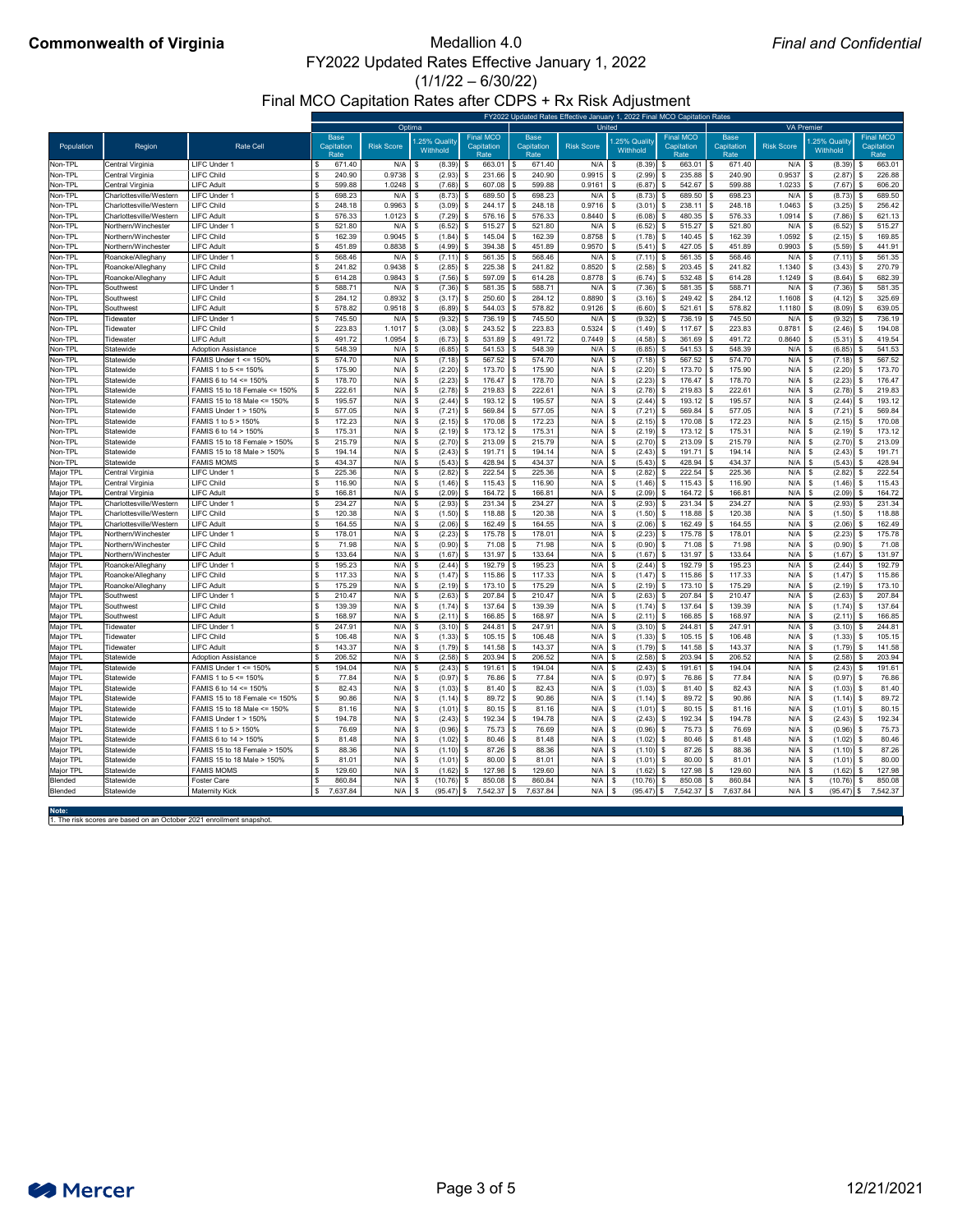$(1/1/22 - 6/30/22)$ 

Final MCO Capitation Rates after CDPS + Rx Risk Adjustment

## **Commonwealth of Virginia** Medallion 4.0

|                        |                                      |                                                             |                                          |                   |                          |                                        |                                   |                   |                          | FY2022 Updated Rates Effective January 1, 2022 Final MCO Capitation Rates |                                   |                   |                          |                                        |
|------------------------|--------------------------------------|-------------------------------------------------------------|------------------------------------------|-------------------|--------------------------|----------------------------------------|-----------------------------------|-------------------|--------------------------|---------------------------------------------------------------------------|-----------------------------------|-------------------|--------------------------|----------------------------------------|
|                        |                                      |                                                             |                                          |                   | Aetna                    |                                        |                                   |                   | Anthem                   |                                                                           |                                   |                   | Magellan                 |                                        |
| Population             | Region                               | <b>Rate Cell</b>                                            | <b>Base</b><br><b>Capitation</b><br>Rate | <b>Risk Score</b> | .25% Quality<br>Withhold | <b>Final MCO</b><br>Capitation<br>Rate | <b>Base</b><br>Capitation<br>Rate | <b>Risk Score</b> | .25% Quality<br>Withhold | <b>Final MCO</b><br>Capitation<br>Rate                                    | <b>Base</b><br>Capitation<br>Rate | <b>Risk Score</b> | .25% Quality<br>Withhold | <b>Final MCO</b><br>Capitation<br>Rate |
| Non-TPL                | Central Virginia                     | Expansion 19 to 20 Female                                   | 265.85                                   | N/A               | (3.32)                   | 262.53                                 | 265.85                            | N/A               | (3.32)                   | 262.53                                                                    | 265.85                            | N/A               | (3.32)                   | 262.53                                 |
| Non-TPL                | Central Virginia                     | Expansion 19 to 20 Male                                     | 228.74                                   | N/A               | (2.86)<br>\$             | 225.88<br>-96                          | 228.74                            | N/A               | $(2.86)$ \$              | 225.88                                                                    | 228.74                            | N/A               | (2.86)<br>-S             | 225.88                                 |
| Non-TPL                | Central Virginia                     | Expansion 21 to 44 Female                                   | 454.39                                   | N/A               | (5.68)                   | 448.71                                 | 454.39                            | N/A               | (5.68)                   | 448.71                                                                    | 454.39                            | N/A               | (5.68)                   | 448.71                                 |
| Non-TPL                | Central Virginia                     | Expansion 21 to 44 Male                                     | 537.80                                   | N/A               | (6.72)                   | 531.08                                 | 537.80                            | N/A               | (6.72)                   | 531.08                                                                    | 537.80                            | N/A               | (6.72)                   | 531.08                                 |
| Non-TPL                | Central Virginia                     | Expansion 45 to 64 Male/Female                              | 987.00                                   | N/A               | (12.34)                  | 974.66                                 | 987.00                            | N/A               | (12.34)                  | 974.66                                                                    | 987.00                            | N/A               | (12.34)                  | 974.66                                 |
| Non-TPL                | Charlottesville/Westerr              | Expansion 19 to 20 Female                                   | 269.81                                   | N/A               | (3.37)                   | 266.43                                 | 269.81                            | N/A               | (3.37)                   | 266.43                                                                    | 269.81                            | N/A               | (3.37)                   | 266.43                                 |
| Non-TPL                | Charlottesville/Western              | Expansion 19 to 20 Male                                     | 241.06                                   | N/A               | (3.01)                   | 238.05                                 | 241.06                            | N/A               | (3.01)                   | 238.05                                                                    | 241.06                            | N/A               | (3.01)                   | 238.05                                 |
| Non-TPL                | Charlottesville/Western              | Expansion 21 to 44 Female                                   | 441.98                                   | N/A               | (5.52)                   | 436.46                                 | 441.98                            | N/A               | (5.52)                   | 436.46                                                                    | 441.98                            | N/A               | (5.52)                   | 436.46                                 |
| Non-TPL                | Charlottesville/Western              | Expansion 21 to 44 Male                                     | 520.69                                   | N/A               | (6.51)                   | 514.18<br>.ድ                           | 520.69                            | N/A               | $(6.51)$ \$              | 514.18                                                                    | 520.69                            | N/A               | (6.51)                   | 514.18                                 |
| Non-TPL                | Charlottesville/Western              | Expansion 45 to 64 Male/Female                              | 938.01                                   | N/A               | (11.73)                  | 926.28<br>- \$                         | 938.01                            | N/A               | $(11.73)$ \$             | 926.28                                                                    | $938.0^{\circ}$                   | N/A               | (11.73)                  | 926.28<br>- \$                         |
| Non-TPL                | Northern/Winchester                  | Expansion 19 to 20 Female                                   | 213.60                                   | N/A               | (2.67)                   | 210.93                                 | 213.60                            | N/A               | $(2.67)$ \$              | 210.93                                                                    | 213.60                            | N/A               | (2.67)                   | 210.93                                 |
| Non-TPL                | Northern/Winchester                  | Expansion 19 to 20 Male                                     | 196.77                                   | N/A               | (2.46)<br>\$.            | 194.31                                 | 196.77                            | N/A               | (2.46)                   | 194.31                                                                    | 196.77                            | N/A               | (2.46)                   | 194.31                                 |
| Non-TPL                | Northern/Winchester                  | Expansion 21 to 44 Female                                   | 340.32                                   | N/A               | (4.25)                   | 336.07                                 | 340.32                            | N/A               | (4.25)                   | 336.07                                                                    | 340.32                            | N/A               | (4.25)                   | 336.07                                 |
| Non-TPL                | Northern/Winchester                  | Expansion 21 to 44 Male                                     | 378.72                                   | N/A               | (4.73)                   | 373.98                                 | 378.72                            | N/A               | (4.73)                   | 373.98                                                                    | 378.72                            | N/A               | (4.73)                   | 373.98                                 |
| Non-TPL                | Northern/Winchester                  | Expansion 45 to 64 Male/Female                              | 641.41                                   | N/A               | (8.02)                   | 633.39                                 | 641.41                            | N/A               | (8.02)                   | 633.39                                                                    | 641.41                            | N/A               | (8.02)                   | 633.39                                 |
| Non-TPL                | Roanoke/Alleghany                    | Expansion 19 to 20 Female                                   | 289.50                                   | N/A               | (3.62)                   | 285.89                                 | 289.50                            | N/A               | $(3.62)$ \$              | 285.89                                                                    | 289.50                            | N/A               | (3.62)                   | 285.89                                 |
| Non-TPL                | Roanoke/Alleghany                    | Expansion 19 to 20 Male                                     | 205.46                                   | N/A               | (2.57)                   | 202.89                                 | 205.46                            | N/A               | (2.57)                   | 202.89                                                                    | 205.46                            | N/A               | (2.57)                   | 202.89                                 |
| Non-TPL                | Roanoke/Alleghany                    | Expansion 21 to 44 Female                                   | 500.30                                   | N/A               | (6.25)                   | 494.05                                 | 500.30                            | N/A               | (6.25)                   | 494.05<br>$\mathcal{R}$                                                   | 500.30                            | N/A               | (6.25)                   | 494.05                                 |
| Non-TPL                | Roanoke/Alleghany                    | Expansion 21 to 44 Male                                     | 529.54                                   | N/A               | (6.62)                   | 522.92                                 | 529.54                            | N/A               | (6.62)                   | 522.92                                                                    | 529.54                            | N/A               | (6.62)                   | 522.92                                 |
| Non-TPL                | Roanoke/Alleghany                    | Expansion 45 to 64 Male/Female                              | 896.25                                   | N/A               | (11.20)                  | 885.04<br>- \$                         | 896.25                            | N/A               | $(11.20)$ \$             | 885.04                                                                    | 896.25                            | N/A               | (11.20)                  | 885.04                                 |
| Non-TPL                | Southwest                            | Expansion 19 to 20 Female                                   | 316.40                                   | N/A               | (3.95)                   | 312.44                                 | 316.40                            | N/A               | (3.95)                   | 312.44                                                                    | 316.40                            | N/A               | (3.95)                   | 312.44                                 |
| Non-TPL                | Southwest                            | Expansion 19 to 20 Male                                     | 256.26                                   | N/A               | (3.20)                   | 253.06                                 | 256.26                            | N/A               | (3.20)                   | 253.06                                                                    | 256.26                            | N/A               | (3.20)                   | 253.06                                 |
| Non-TPL                | Southwest                            | Expansion 21 to 44 Female                                   | 508.33                                   | N/A               | (6.35)                   | 501.97                                 | 508.33                            | N/A               | (6.35)                   | 501.97                                                                    | 508.33                            | N/A               | (6.35)                   | 501.97                                 |
| Non-TPL                | Southwest                            | Expansion 21 to 44 Male                                     | 481.63                                   | N/A               | (6.02)                   | 475.61                                 | 481.63                            | N/A               | (6.02)                   | 475.61                                                                    | 481.63                            | N/A               | (6.02)                   | 475.61                                 |
| Non-TPL                | Southwest                            | Expansion 45 to 64 Male/Female                              | 813.23                                   | N/A               | (10.17)                  | 803.07                                 | 813.23                            | N/A               | (10.17)                  | 803.07                                                                    | 813.23                            | N/A               | (10.17)                  | 803.07                                 |
| Non-TPL                | Tidewater                            | Expansion 19 to 20 Female                                   | 257.71                                   | N/A               | (3.22)                   | 254.49                                 | 257.71                            | N/A               | $(3.22)$ \$              | 254.49                                                                    | 257.71                            | N/A               | (3.22)                   | 254.49                                 |
| Non-TPL                | Tidewater                            | Expansion 19 to 20 Male                                     | 204.06                                   |                   | (2.55)                   | 201.51                                 | 204.06                            | N/A               | (2.55)                   | 201.51                                                                    | 204.06                            | N/A               | (2.55)                   | 201.51                                 |
| Non-TPL                | Tidewater                            | Expansion 21 to 44 Female                                   | 382.10                                   | N/A               | (4.78)                   | 377.32<br>-\$                          | 382.10                            | N/A               | (4.78)                   | 377.32<br>∣ \$                                                            | 382.10                            | N/A               | (4.78)                   | 377.32                                 |
| Non-TPL                | Tidewater                            | Expansion 21 to 44 Male                                     | 521.00                                   | N/A               | (6.51)                   | 514.49<br>-\$                          | 521.00                            | N/A               | (6.51)                   | 514.49                                                                    | 521.00                            | N/A               | (6.51)                   | 514.49                                 |
| Non-TPL                | Tidewater<br>Central Virginia        | Expansion 45 to 64 Male/Female<br>Expansion 19 to 20 Female | 904.94<br>170.98                         | N/A<br>N/A        | (11.31)<br>(2.14)        | 893.62<br>168.84                       | 904.94<br>170.98                  | N/A               | (11.31)                  | 893.62<br>168.84                                                          | 904.94<br>170.98                  | N/A<br>N/A        | (11.31)<br>(2.14)        | 893.62<br>168.84                       |
| Major TPL              |                                      | Expansion 19 to 20 Male                                     |                                          |                   |                          | 144.70                                 |                                   | N/A               | (2.14)                   | 144.70                                                                    |                                   |                   |                          |                                        |
| Major TPL              | Central Virginia<br>Central Virginia | Expansion 21 to 44 Female                                   | 146.53<br>206.48                         | N/A<br>N/A        | (1.83)                   | 203.90                                 | 146.53<br>206.48                  | N/A<br>N/A        | (1.83)                   | 203.90                                                                    | 146.53<br>206.48                  | N/A<br>N/A        | (1.83)                   | 144.70<br>203.90                       |
| Major TPL              |                                      | Expansion 21 to 44 Male                                     | 243.20                                   | N/A               | (2.58)                   | 240.16                                 | 243.20                            | N/A               | (2.58)<br>(3.04)         | 240.16<br>. ድ                                                             | 243.20                            | N/A               | (2.58)                   | 240.16                                 |
| Major TPL              | Central Virginia<br>Central Virginia | Expansion 45 to 64 Male/Female                              | 441.39                                   | N/A               | (3.04)<br>(5.52)         | 435.87                                 | 441.39                            | N/A               | (5.52)                   | 435.87                                                                    | 441.39                            | N/A               | (3.04)<br>(5.52)         | 435.87                                 |
| Major TPL<br>Major TPL | Charlottesville/Westerr              | Expansion 19 to 20 Female                                   | 170.70                                   | N/A               | (2.13)                   | 168.56                                 | 170.70                            | N/A               | $(2.13)$ \$              | 168.56                                                                    | 170.70                            | N/A               |                          | (2.13)<br>168.56                       |
| Major TPL              | Charlottesville/Western              | Expansion 19 to 20 Male                                     | 152.86                                   | N/A               | (1.91)                   | 150.95                                 | 152.86                            | N/A               | (1.91)                   | 150.95<br>∣ \$                                                            | 152.86                            | N/A               | (1.91)                   | 150.95                                 |
| Major TPL              | Charlottesville/Western              | Expansion 21 to 44 Female                                   | 202.43                                   | N/A               | (2.53)                   | 199.90                                 | 202.43                            | N/A               | $(2.53)$ \$              | 199.90                                                                    | 202.43                            | N/A               |                          | (2.53)<br>199.90                       |
| Major TPL              | Charlottesville/Western              | Expansion 21 to 44 Male                                     | 236.18                                   | N/A               | (2.95)                   | 233.23                                 | 236.18                            | N/A               | (2.95)                   | 233.23                                                                    | 236.18                            | N/A               | (2.95)                   | 233.23                                 |
| Major TPL              | Charlottesville/Western              | Expansion 45 to 64 Male/Female                              | 421.06                                   | N/A               | (5.26)                   | 415.80                                 | 421.06                            | N/A               | (5.26)                   | 415.80                                                                    | 421.06                            | N/A               | (5.26)                   | 415.80                                 |
| Major TPL              | Northern/Winchester                  | Expansion 19 to 20 Female                                   | 135.41                                   | N/A               | (1.69)                   | 133.72                                 | 135.41                            | N/A               | (1.69)                   | 133.72                                                                    | 135.41                            | N/A               | (1.69)                   | 133.72                                 |
| Major TPL              | Northern/Winchester                  | Expansion 19 to 20 Male                                     | 124.03                                   | N/A               | (1.55)                   | 122.48                                 | 124.03                            | N/A               | (1.55)                   | 122.48                                                                    | 124.03                            | N/A               | (1.55)                   | 122.48                                 |
| Major TPL              | Northern/Winchester                  | Expansion 21 to 44 Female                                   | 158.43                                   | N/A               | (1.98)                   | 156.45                                 | 158.43                            | N/A               | (1.98)                   | 156.45                                                                    | 158.43                            | N/A               | (1.98)                   | 156.45                                 |
| Major TPL              | Northern/Winchester                  | Expansion 21 to 44 Male                                     | 175.07                                   | N/A               | (2.19)                   | 172.88                                 | 175.07                            | N/A               | (2.19)                   | 172.88                                                                    | 175.07                            | N/A               | (2.19)                   | 172.88                                 |
| Major TPL              | Northern/Winchester                  | Expansion 45 to 64 Male/Female                              | 291.23                                   | N/A               | (3.64)                   | 287.59                                 | 291.23                            | N/A               | $(3.64)$ \$              | 287.59                                                                    | 291.23                            | N/A               | (3.64)                   | 287.59                                 |
| Major TPL              | Roanoke/Alleghany                    | Expansion 19 to 20 Female                                   | 184.39                                   | N/A               | (2.30)                   | 182.09                                 | 184.39                            | N/A               | $(2.30)$ \$              | 182.09                                                                    | 184.39                            | N/A               | (2.30)                   | 182.09                                 |
| Major TPL              | Roanoke/Alleghany                    | Expansion 19 to 20 Male                                     | 132.05                                   | N/A               | (1.65)                   | 130.40                                 | 132.05                            | N/A               | $(1.65)$ \$              | 130.40                                                                    | 132.05                            | N/A               |                          | (1.65)<br>130.40                       |
| Major TPL              | Roanoke/Alleghany                    | Expansion 21 to 44 Female                                   | 227.58                                   | N/A               | (2.84)                   | 224.73                                 | 227.58                            | N/A               | (2.84)                   | 224.73                                                                    | 227.58                            | N/A               | (2.84)                   | 224.73                                 |
| Major TPL              | Roanoke/Alleghany                    | Expansion 21 to 44 Male                                     | 240.60                                   | N/A               | (3.01)                   | 237.59                                 | 240.60                            | N/A               | (3.01)                   | 237.59                                                                    | 240.60                            | N/A               | (3.01)                   | 237.59                                 |
| Major TPL              | Roanoke/Alleghany                    | Expansion 45 to 64 Male/Female                              | 402.54                                   | N/A               | (5.03)                   | 397.51                                 | 402.54                            | N/A               | (5.03)                   | 397.51                                                                    | 402.54                            | N/A               | (5.03)                   | 397.51                                 |
| Major TPL              | Southwest                            | Expansion 19 to 20 Female                                   | 199.65                                   | N/A               | (2.50)                   | 197.15                                 | 199.65                            | N/A               | (2.50)                   | 197.15                                                                    | 199.65                            | N/A               | (2.50)                   | 197.15                                 |
| Major TPL              | Southwest                            | Expansion 19 to 20 Male                                     | 160.40                                   | N/A               | (2.01)                   | 158.40                                 | 160.40                            | N/A               | (2.01)                   | 158.40                                                                    | 160.40                            | N/A               | (2.01)                   | 158.40                                 |
| Major TPL              | <b>Southwest</b>                     | Expansion 21 to 44 Female                                   | 233.05                                   | N/A               | (2.91)                   | 230.14                                 | 233.05                            | N/A               | (2.91)                   | 230.14                                                                    | 233.05                            | N/A               | (2.91)                   | 230.14                                 |
| Major TPL              | Southwest                            | Expansion 21 to 44 Male                                     | 220.62                                   | N/A               | (2.76)                   | 217.86                                 | 220.62                            | N/A               | (2.76)                   | 217.86<br>∣ \$                                                            | 220.62                            | N/A               | (2.76)                   | 217.86                                 |
| Major TPL              | Southwest                            | Expansion 45 to 64 Male/Female                              | 367.12                                   | N/A               | (4.59)                   | 362.53<br>- \$                         | 367.12                            | N/A               | $(4.59)$ \$              | 362.53                                                                    | 367.12                            | N/A               | (4.59)                   | 362.53<br>- \$                         |
| Major TPL              | Tidewater                            | Expansion 19 to 20 Female                                   | 165.05                                   | N/A               | (2.06)                   | 162.98                                 | 165.05                            | N/A               | $(2.06)$ \$              | 162.98                                                                    | 165.05                            | N/A               | (2.06)                   | 162.98                                 |
| Major TPL              | Tidewater                            | Expansion 19 to 20 Male                                     | 130.64                                   |                   | (1.63)                   | 129.01<br>-\$                          | 130.64                            | N/A               | (1.63)                   | 129.01<br>$\mathcal{R}$                                                   | 130.64                            |                   |                          | (1.63)<br>129.01                       |
| Major TPL              | Tidewater                            | Expansion 21 to 44 Female                                   | 177.39                                   | N/A               | (2.22)                   | $175.17$ \\$<br>- \$                   | 177.39                            | N/A               | $(2.22)$ \$              | 175.17                                                                    | 177.39                            | N/A               | (2.22)                   | 175.17                                 |
| Major TPL              | Tidewater                            | Expansion 21 to 44 Male                                     | 237.72                                   | N/A               | (2.97)                   | 234.74                                 | 237.72                            | N/A               | (2.97)                   | 234.74                                                                    | 237.72<br>- S                     | N/A               | (2.97)                   | 234.74                                 |
| Major TPL              | Tidewater                            | Expansion 45 to 64 Male/Female                              | 406.75                                   | N/A               | $(5.08)$ \$              | $401.67$ \$                            | 406.75                            | N/A               | $(5.08)$ \$              | $401.67$ \$                                                               | 406.75                            | N/A               |                          | $(5.08)$ \$<br>401.67                  |